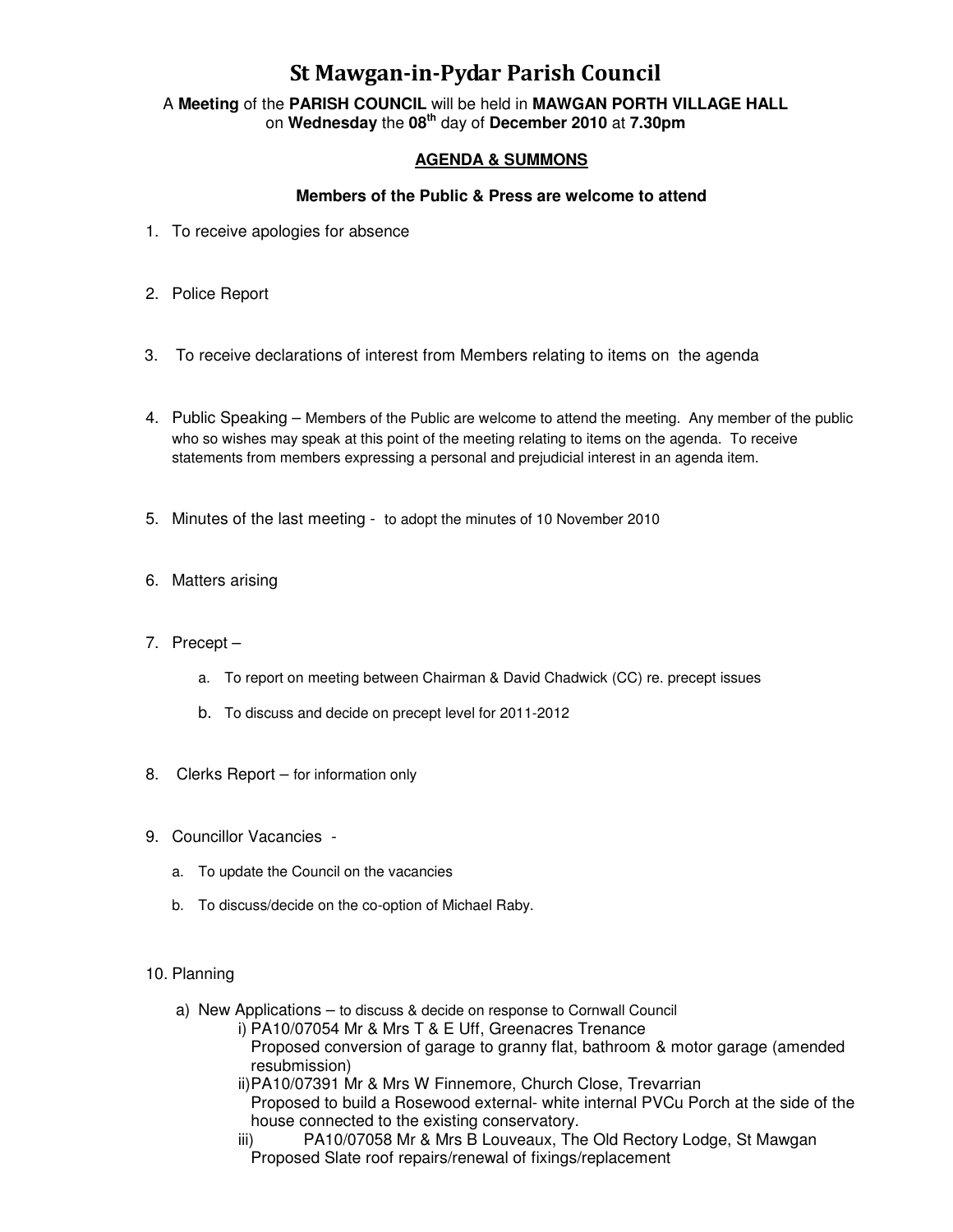- b) Advises and decisions from Cornwall Council
	- i) Notice of Appeal C2/09/01423 Mr P Latowsky, Moorlands, Mawgan Porth TR8 4DL Erection of 2 residential dwellings - to consider the council's response
	- ii) Application Withdrawn PA10/04912 Greenacres, Trenance, Mawgan Porth
- c) To discuss enforcement issues
	- i) Trevarrian Holiday Park- the storage of caravans
	- ii) To raise issues of concern re planning for information only
- 11. The Newquay & St Columb Community Network Forum to receive report circulated 16 November
- 12. Mawgan Porth Beach
	- a. Dog bin at North Steps to discuss and decide whether to replace
	- b. Disabled Access To discuss and decide on outstanding issues
- 13. Playing Field to discuss and decide on the refurbishment of the bier house
- 14. Burial Ground/Closed Cemetery to discuss and decide on the replacement door for the sextons hut
- 15. Footpaths to raise any issues for the Council's attention
- 16. Standing Orders to discuss and approve updated Standing Orders
- 17. Council Website project to discuss and decide on uploading of site
- 18. Other Reports to receive reports from meetings for information
- 19. Accounts
	- a. to approve payment of accounts
- 20. Mawgan Porth Village Hall to discuss and decide on grant funding towards recent refurbishment.
- 21. Outstanding Highways Issues
	- a. St Eval Junction to discuss and decide on response to Adrian Roberts report
	- b. Gritting of roads to receive feedback from members on current situation
- 22. Correspondence from Cornwall Council